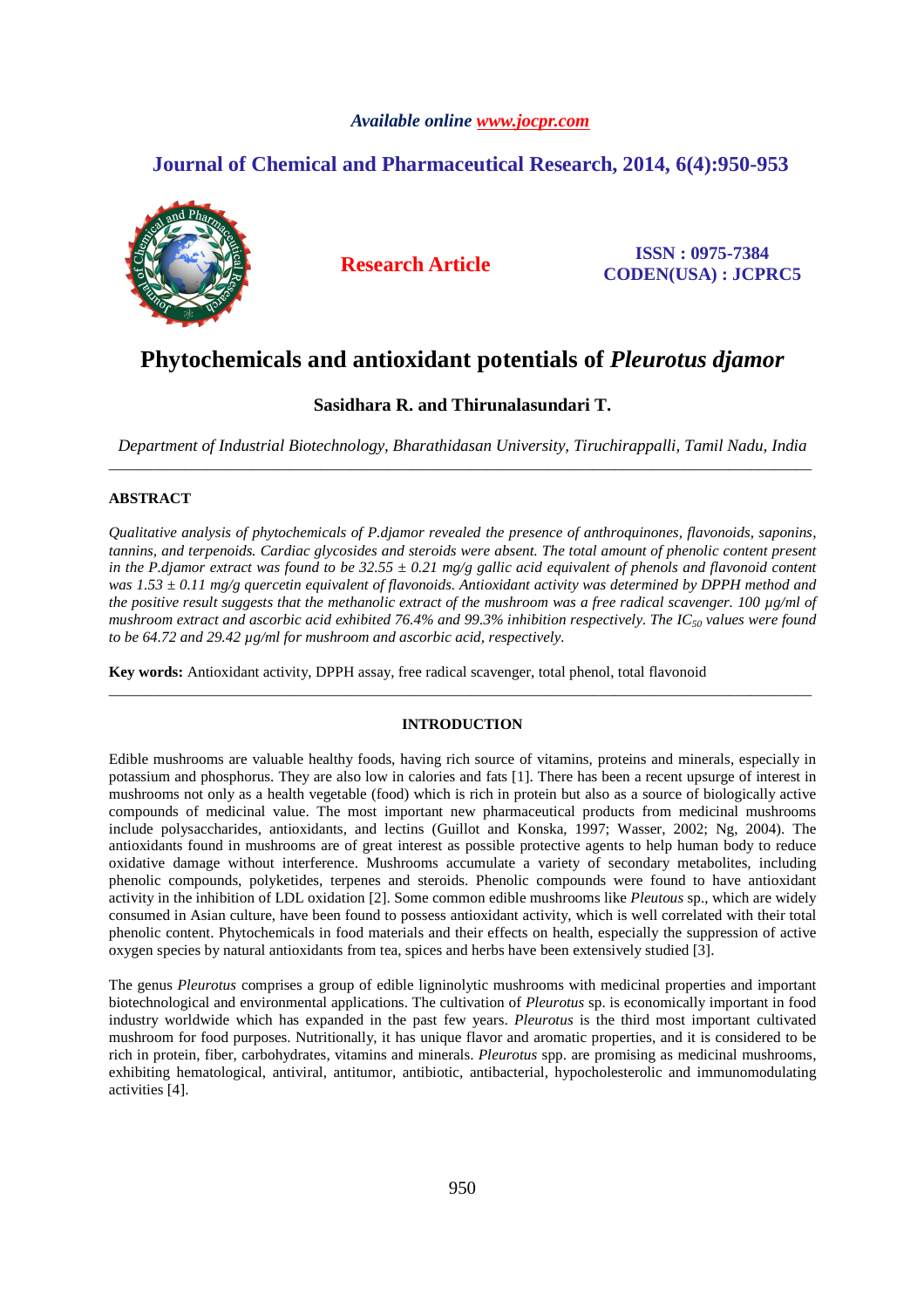There are limited chemical investigations on the fruiting bodies of *P. djamor*. It is therefore of interest to identify the secondary metabolites that may be responsible for the bioactivities including antioxidant activities present in *P. djamor*. The aims of this study were

*\_\_\_\_\_\_\_\_\_\_\_\_\_\_\_\_\_\_\_\_\_\_\_\_\_\_\_\_\_\_\_\_\_\_\_\_\_\_\_\_\_\_\_\_\_\_\_\_\_\_\_\_\_\_\_\_\_\_\_\_\_\_\_\_\_\_\_\_\_\_\_\_\_\_\_\_\_*

(i) to investigate the antioxidant activity and the phenolic content of the crude extracts and (ii) to correlate the antioxidant activity of extracts with the chemical components. The findings of this study may be valuable in the formulation of nutraceuticals and functional food for the prevention of life-threatening diseases like cancer and Alzheimer's in human.

#### **EXPERIMENTAL SECTION**

#### **Phytochemical Screening**

Phytochemicals like anthroquinones, flavonoids, terpenoids, steroids, tannins, cardiac glycosides and saponins were screened according to standard methods [5-7].

## **Quantitative analysis of secondary metabolites**

## **Preparation of mushroom extracts**

The mushroom extract was prepared from dried *P.djamor* to quantify the secondary metabolites. The dried mushroom sample (10 g) was extracted with a known volume of solvent at room temperature on a shaker at 150 rpm for 24 h and filtered through No. 4 Whatman filter paper. The residue was re-extracted twice; the filtrates were combined and evaporated almost to dryness at 40°C. The dried extract was re-dissolved in the solvent to a concentration of 20 mg/ml and stored at  $4^{\circ}$ C for antioxidant evaluation.

### **Total phenolic content**

The total phenolic content of *P.djamor* was determined according to [8]. 100 µl of *P.djamor* extract was added to 2 ml of 2% sodium carbonate, mixed thoroughly and allowed to stand for 2min. Then, 100 µl of Folin-Ciocalteu (FC) reagent (Folin:Methanol, 1:1, v/v) was added, mixed well and incubated at room temperature for 30 min. After incubation, the absorbance was measured at 750 nm in UV-VIS Spectrophotometer (Systronics, Model 119). A calibration curve was obtained using various concentrations of gallic acid. The total phenolic content of the sample was expressed as mg of gallic acid equivalents (GAEs) per gram of dry sample.

#### **Total Flavonoid content** [9]

One ml of ethanolic extract of *P.djamor* was diluted with 4.3 ml of 80% aqueous ethanol and 0.1 ml of 10% Aluminum nitrate. One ml of 1M aqueous Potassium acetate was added to the above and incubated at room temperature for 40 min. The absorbance was determined spectrophotometrically at 415nm (Systronics, Model 119). Total flavonoid concentration was calculated using quercetin as standard.

Absorbance =  $0.002108\mu$ g quercetin -  $0.01089$  (R<sup>2</sup>: 0.9999).

 $R^2$  = Coefficient of determination

#### **Ascorbic acid content** [10]

A 100 mg of *P.djamor* dried powder was mixed with 10 ml of 1% metaphosphoric acid and incubated at room temperature for 45 min and filtered through No. 4 Whatman filter paper. One ml of the filtrate was mixed with 9 ml of 2,6- dichloroindophenol and absorbance was read at 515nm in UV-VIS Spectrophotometer (Systronics, Model 119) within 30min against a blank. The ascorbic acid content was calculated using calibration curve of L-ascorbic acid (0.020-0.12mg/mL; Y = 3.4127X - 0.0072;  $R^2$  = 0.9905). The results were expressed in terms of mg of ascorbic acid/g of extract.

#### **Analysis of Antioxidant potential** [11]

The hydrogen atom or electron donating ability of the methanolic mushroom extract was measured from the bleaching of the purple-coloured methanol solution of 1,1-Diphenly-2-picrylhydrazyl (DPPH). This spectrophotometric assay uses the stable radical DPPH as a reagent. Solution of DPPH (0.1mM) in methanol was prepared and 1ml of this solution was added to 3ml of methanolic extracts of *P.djamor* at different concentrations (20, 40, 60,.. 180  $\mu$ g/ml). The mixture was shook vigorously and allowed to stand at room temperature for 30min. The absorbance was measured at 517 nm in UV-VIS Spectrophotometer (Systronics, Model 119). Lower absorbance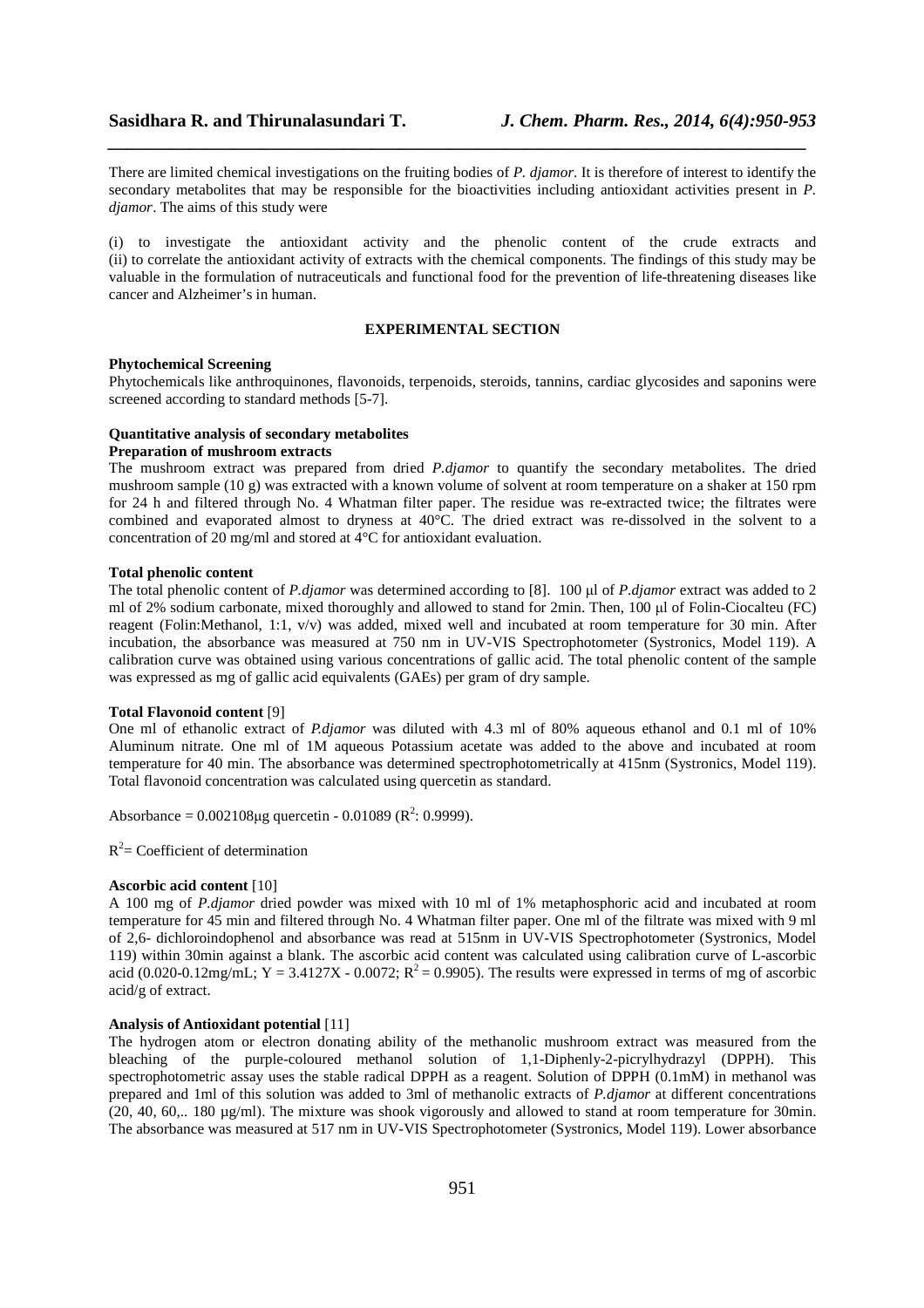of the reaction mixture indicated higher free radical scavenging activity. The capability to scavenge the DPPH radical was calculated using the following equation:

*\_\_\_\_\_\_\_\_\_\_\_\_\_\_\_\_\_\_\_\_\_\_\_\_\_\_\_\_\_\_\_\_\_\_\_\_\_\_\_\_\_\_\_\_\_\_\_\_\_\_\_\_\_\_\_\_\_\_\_\_\_\_\_\_\_\_\_\_\_\_\_\_\_\_\_\_\_*

DPPH scavenging effect (%) =  $[(A_0 - A_1 / A_0) \times 100]$ 

where  $A_0$  is an absorbance of control reaction and  $A_1$  is the absorbance in the presence of sample of the mushroom extract. The antioxidant potential of the mushroom extract was expressed as  $IC_{50}$  value and compared with the standard. The IC<sub>50</sub> value is defined as the concentration ( $\mu$ g/ml) of the extract that scavenges the DPPH radicals by 50%.

### **RESULTS AND DISCUSSION**

#### **Phytochemical Screening**

Freshly harvested fruiting bodies of *Pleurotus djamor* cultivated on paddy straw were subjected to phytochemical screening, which revealed the presence of anthroquinones, flavonoids, saponins, tannins, and terpenoids while cardiac glycosides and steroids were not detected in *P.djamor* (Table 1). These results are in correlation with the previous work on mushrooms [3] and other leafy vegetables [12]. The terpenoids and tannins from the *Pleurotus djamor* may elicit the antibacterial properties by cell membrane lysis, inhibition of protein synthesis, proteolytic enzymes and microbial adhesions similar to terpenoids and tannins from medicinal plants [13]. It is known that Saponins inhibit Na<sup>+</sup> efflux by blockage of the influx of concentration in the cells, activating a Na<sup>+</sup> - $Ca<sup>2+</sup>$  antiporter in cardiac muscles. The increase in  $Ca<sup>2+</sup>$  influx through this antiporter strengthens the contraction of heart muscles [14].

## **Quantitative analysis of secondary metabolites**

The present study concentrates on three different bioactive compounds; like phenols, flavonoids, and ascorbic acid. Polyphenols are considered to be major contributors to the antioxidant property of fruits, vegetables and mushrooms (Ferreira *et al*., 2007). The total amount of phenolic and flavonoid content present in the *P.djamor* extract was found to be 32.55  $\pm$  0.21 mg/g gallic acid equivalent of phenols and 1.53  $\pm$  0.11mg/g quercetin equivalent of flavonoid, respectively (Table 2). The 20 mg/g of phenols in any mushroom is considered to be sufficient for antioxidant activity; therefore, our results are much better as it contains adequate proportion of phenols (32.55  $\pm$ 0.21 mg/g gallic acid equivalent of phenols). According to Turkoglu *et al*., (2007) antioxidant properties are due to the presence of phenols and flavonoids. Duh *et al.,* (1999) showed that the phenolic compounds in mushrooms may contribute directly to antioxidative action. It is suggested that polyphenolic compounds have inhibitory effects on mutagenesis and carcinogenesis in humans, when up to 1.0 g is ingested daily from a diet rich in fruits and vegetables (Cakir *et al.,* 2003). It should be taken into consideration that there might be antagonistic and synergistic interactions between phenolics and other compounds, such as carbohydrate and proteins that could also be responsible for the distinct antioxidant activity. In addition, the antioxidant activity of the extract might be attributed to other nonphenolics compounds, which are soluble in water and alcohol (Othman *et al.,* 2007; Odabasoglu *et al.,* 2005).

## **Analysis of Antioxidant potential**

The reduction capability of DPPH was determined by the decrease in its absorbance at  $\lambda$ =517 nm, which is induced by antioxidants. Positive DPPH test suggests that the methanolic extract of the mushroom was free radical scavenger. 100 µg/ml of mushroom extract and ascorbic acid exhibited 76.4% and 99.3% inhibition respectively. The  $IC_{50}$  values were found to be 64.72 and 29.42  $\mu$ g/ml for mushroom and ascorbic acid, respectively. The different concentrations of mushroom extract (20, 40, 60, 80 and 100  $\mu$ g/ml) showed antioxidant activities in a dose dependent manner on DPPH radical.

In the present study *Pleurotus djamor* has high free radical-scavenging capacity and the activity may be resulted due to the existence of phenolic and flavonoid type compounds in the mycelium. High flavonoids level may help provide protection against oxidative stress induced diseases by contributing along with other antioxidant vitamins, and enzyme to the total antioxidative defense system of the human body. It has been found out that many pharmacological effects of phenolics and flavonoids are linked together and act as strong antioxidants as well as free radical scavengers that help in chelation of heavy metals along with interaction with enzymes, adenosine receptors, and biomembranes [15]. Many studies have attributed that antioxidant properties are due to the presence of